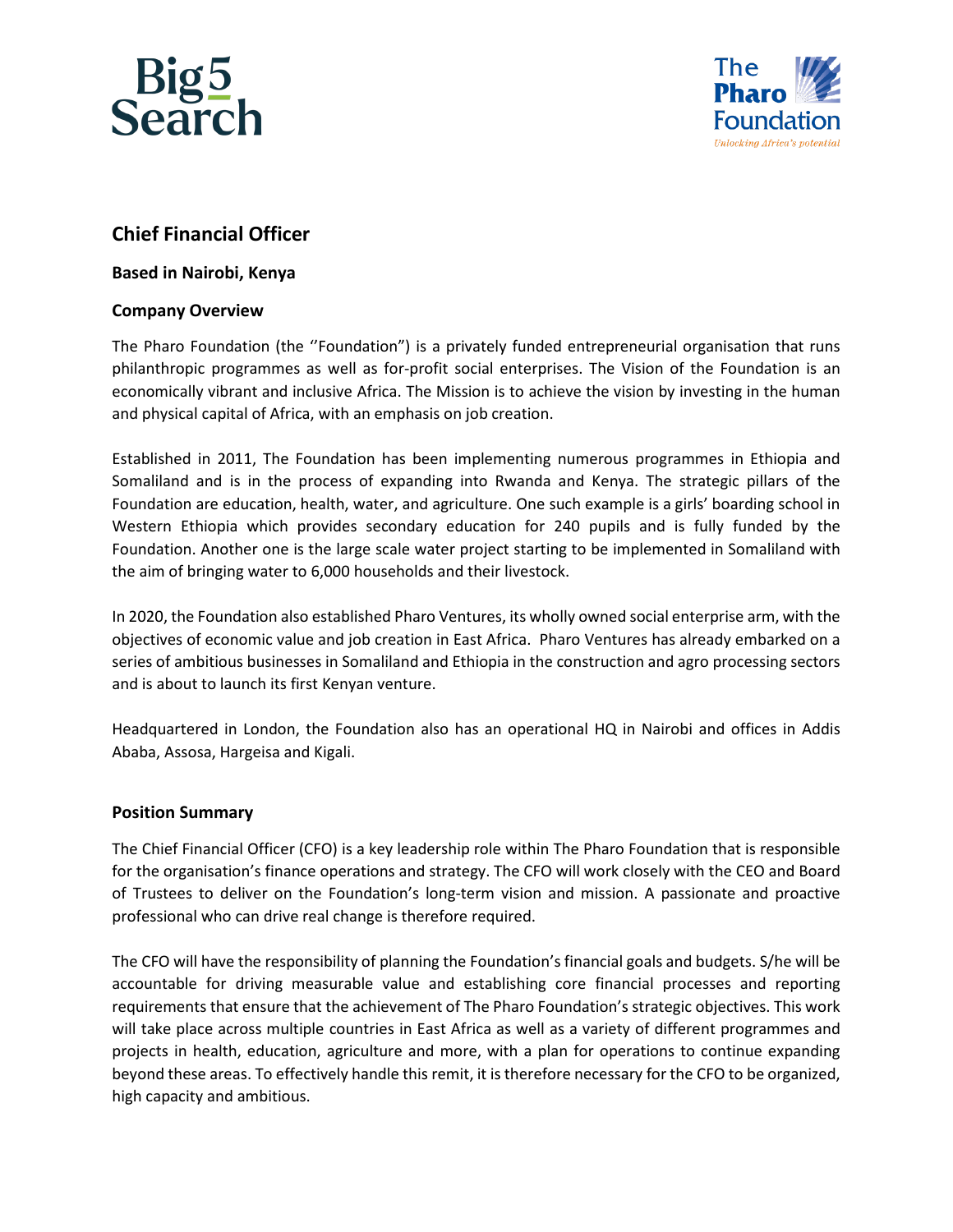



The ideal candidate should have a proven record of accomplishments in overseeing all elements of finance in fast growing international organisations. S/he should have previous experience in scaling up finance functions and be able to influence functional peers as well as train, mentor and manage the rest of finance teams in delivering value-add reporting.

As well as being in charge of the Foundation's finance teams and group reporting, the CFO will also have the important role of oversight and support to the finance teams of the For-Profit arm of the Foundation, Pharo Ventures.

This exciting role gives the ideal candidate an opportunity to leverage their experience, leadership and strategic outlook in a multicultural setting to influence the organisation in a way that brings challenge and fulfillment to their career.

**Role:** Chief Financial Officer, The Pharo Foundation

**Reports to:** CEO, The Pharo Foundation

#### **DIRECT REPORTS:**

ͦ The Pharo Foundation Country Finance Managers (United Kingdom, Kenya, Somaliland, Ethiopia and Rwanda at present)

#### **FUNCTIONAL RELATIONSHIPS:**

- ͦ Country Representatives ( Somaliland, Ethiopia, Rwanda)
- The Pharo Foundation Internal Audit and Controls team (Kenya)
- ͦ Heads of Programs.
- ͦ Director of Human Resources
- ͦ CEO, Pharo Ventures
- ͦ CFO, Pharo Ventures

#### **KEY DUTIES AND RESPONSIBILITIES:**

#### **1. Organisation Strategy**

- ͦ Clearly develop and articulate the Foundations financial strategy aligned to key focus areas in close consultation with the CEO and Board of Trustees.
- ͦ Build a high performing Finance function with a solid team structure that will ensure delivery of financial operational excellence for the Foundation.
- ͦ Proactively analyse financial information and provide input to the CEO on decisions that will create sound financial principles for the organisation.
- In line with the annual budget cycles, review and recommend appropriate courses of action to ensure that the Foundation achieves its financial objectives over the long term.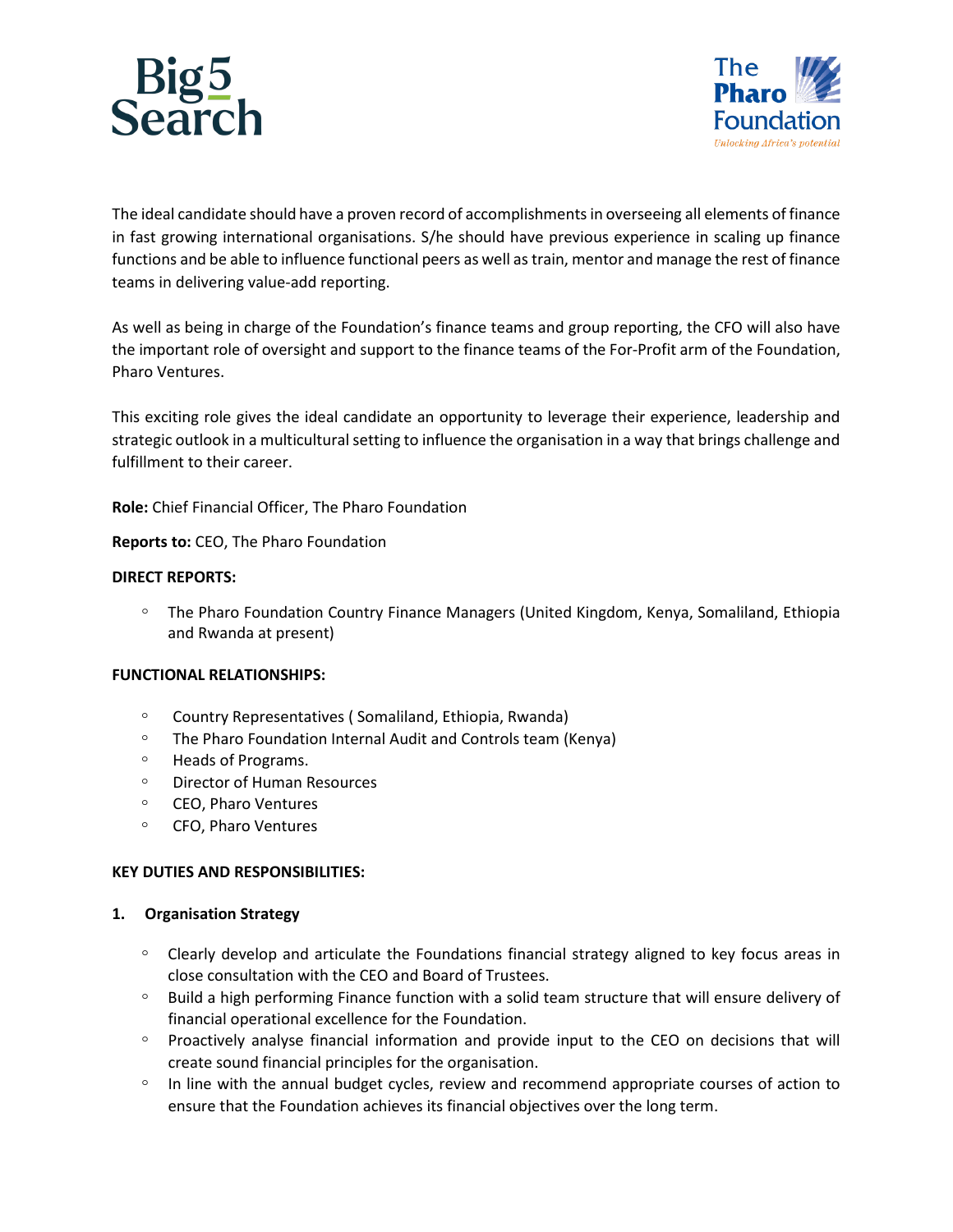



- ͦ Develop optimal legal, tax and cost efficiency structures, including insights for the Pharo Ventures businesses in collaboration with the Pharo Ventures CFO.
- ͦ Improve and manage financial policies and procedures within generally accepted accounting principles and corporate guidelines across the countries in which we operate.
- ͦ Ensure financial policies also comply with any additional UK requirements.
- ͦ Design and implement an accounting framework to outline a long-term financial outlook, backed by financial data that will inform strategic decisions and guide the countries on risk management.

# **2. Budgeting and Forecasting**

- Ensure the preparation of presentation of annual budgets in close consultation with Country Representatives and the CEO of The Pharo Foundation.
- ͦ Provide budget trend reports including periodic forecast vs budget per country to inform strategic decisions of the Foundation.
- ͦ Review and analyze monthly financial reports and provide advice to the CEO that will inform strategic decisions of the Foundation.
- ͦ Identify key budget metrics, develop and execute analysis of the Foundation's ongoing programs as well as proposed projects in the pipeline.
- ͦ Supervise creation of reports, financial software implementation where applicable and tools for budgeting and forecasting.

# **3. Financial Control**

- 1. Manage all operations of Country Finance teams relating to financial management and reporting.
- 2. Design robust cost management processes and ensure that they have commensurate levels of approvals and monitoring guidelines within each country of operation.
- 3. Provide timely and relevant information order for stakeholders to engage with major strategic decisions.
- 4. Oversee and take accountability for the requirements of external audits across the countries of operation, ensuring best in class audit principles across the countries.
- 5. Evaluate capital expenditure, providing guidance and direction for major items with the appropriate stakeholders and submitting to the CEO approvals where required.
- 6. Ensure timely production of consolidated financial statements and management accounts; maintaining compliance with IFRS and other statutory obligations across the countries of operations.
- 7. Be responsible for the internal audit exercises for The Pharo Foundation and provide audit oversight of Pharo Ventures East Africa.

# **4. Financial Compliance**

- ͦ Implement a healthy regulatory and compliance culture across the Foundations offices ensuring integrity, consistency, and professionalism at all times.
- Develop appropriate schedules of delegated financial authority per country in collaboration with the Finance teams in each country of operation and the Pharo Ventures CFO.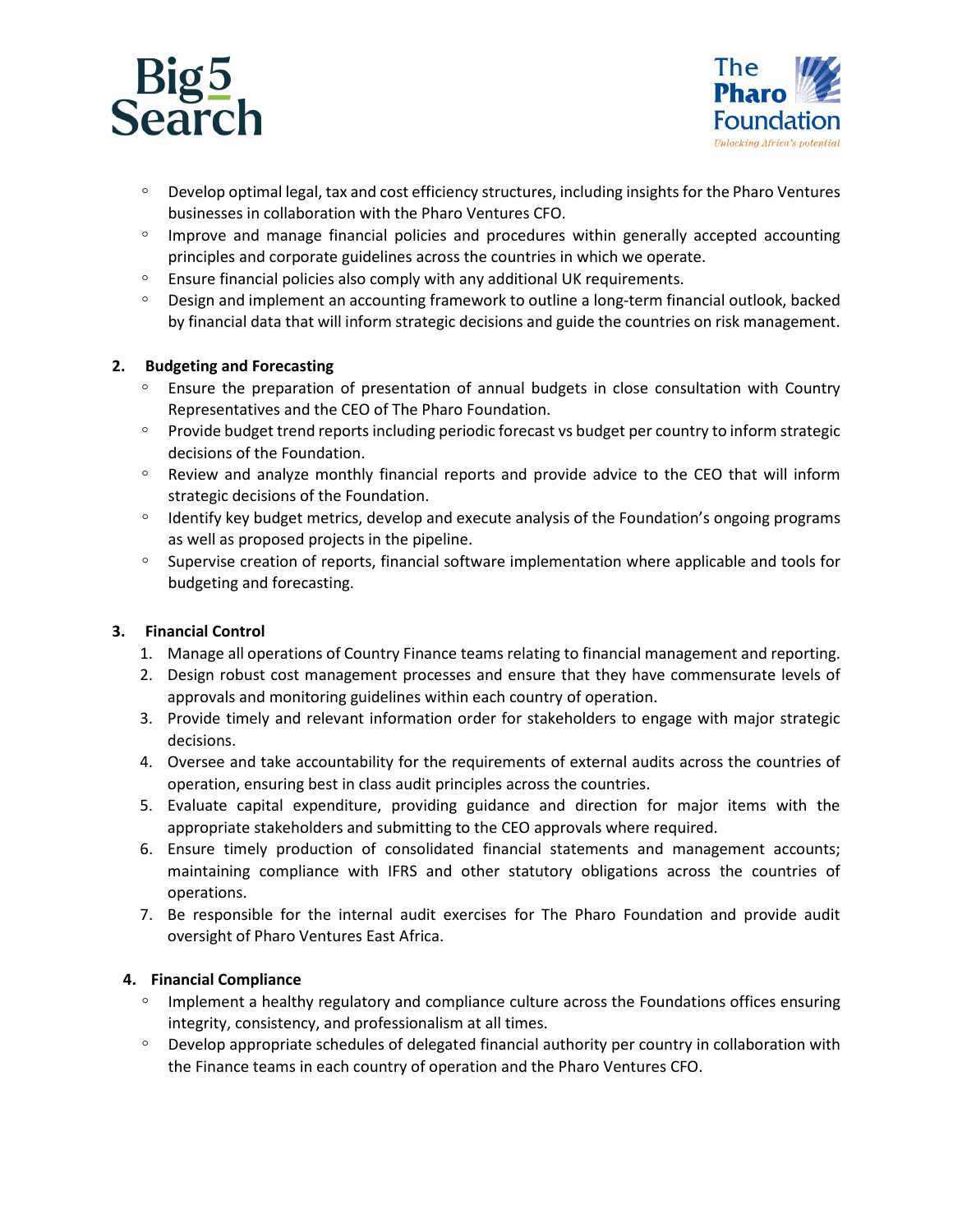



- ͦ Ensure that an effective management system for internal controls is in place across all the countries, leading and guiding the Finance team in periodic reviews.
- Oversee and take accountability for the requirements of external audit across the Foundation.
- ͦ Lead the Foundation's reporting process enabling efficient and timely production of the monthly and annual accounts across the countries.

# **5. External Relationships**

- ͦ Maintain professional working relationships with key stakeholders including banks and answer key financial and business questions posed by these stakeholders and submit reports where required.
- ͦ Develop and maintain favorable terms of payment with registered suppliers across the countries in collaboration with Country Finance Managers.
- ͦ General experience of tax, treasury, banking and fundraising gained in an international environment.

# **6. Human Resources Development and Management**

- ͦ Provide leadership and mentorship to the Finance teams, dedicating time to help team members perform to their full potential.
- ͦ Working with Human Resources, identify the training needs of the Finance team and ensure processes are in place to support and encourage appropriate personal and professional development of staff within the context of organisational objectives.
- ͦ Create a shared vision for own direct reports, shape the finance strategy and operate an efficient finance function in line with Foundation's objectives.

# **KNOWLEDGE AND EXPERIENCE REQUIREMENTS:**

- ͦ The ideal person should be a qualified Chartered Accountant (ACCA, ACA, and CIMA) with a university degree in Accounting and /or Finance. A postgraduate qualification such as an MBA shall be an added advantage.
- ͦ S/he should have around Fifteen (15) years of well-rounded experience in finance including experience in leading the function, as well as accounting and administration and overall financial risk management in the private/international sector.
- ͦ Ideally experience comparable to project finance and deep understanding of best in class financial models for philanthropic entrepreneurial projects.
- ͦ Knowledge of International Financial Reporting Standard (IFRS), International Public Sector Accounting Standards(IPSAS), Charities SORP, and ability to oversee strategic financial goals, from diagnostics to planning, and from projections to reporting.
- ͦ High attention to detail, ensuring that all financial submissions are complete and accurate. The role holder should be able to articulate complex arguments and ideas in a concise manner.
- ͦ Ability to work autonomously, have strong self-motivation and the maturity to remain accountable for results.